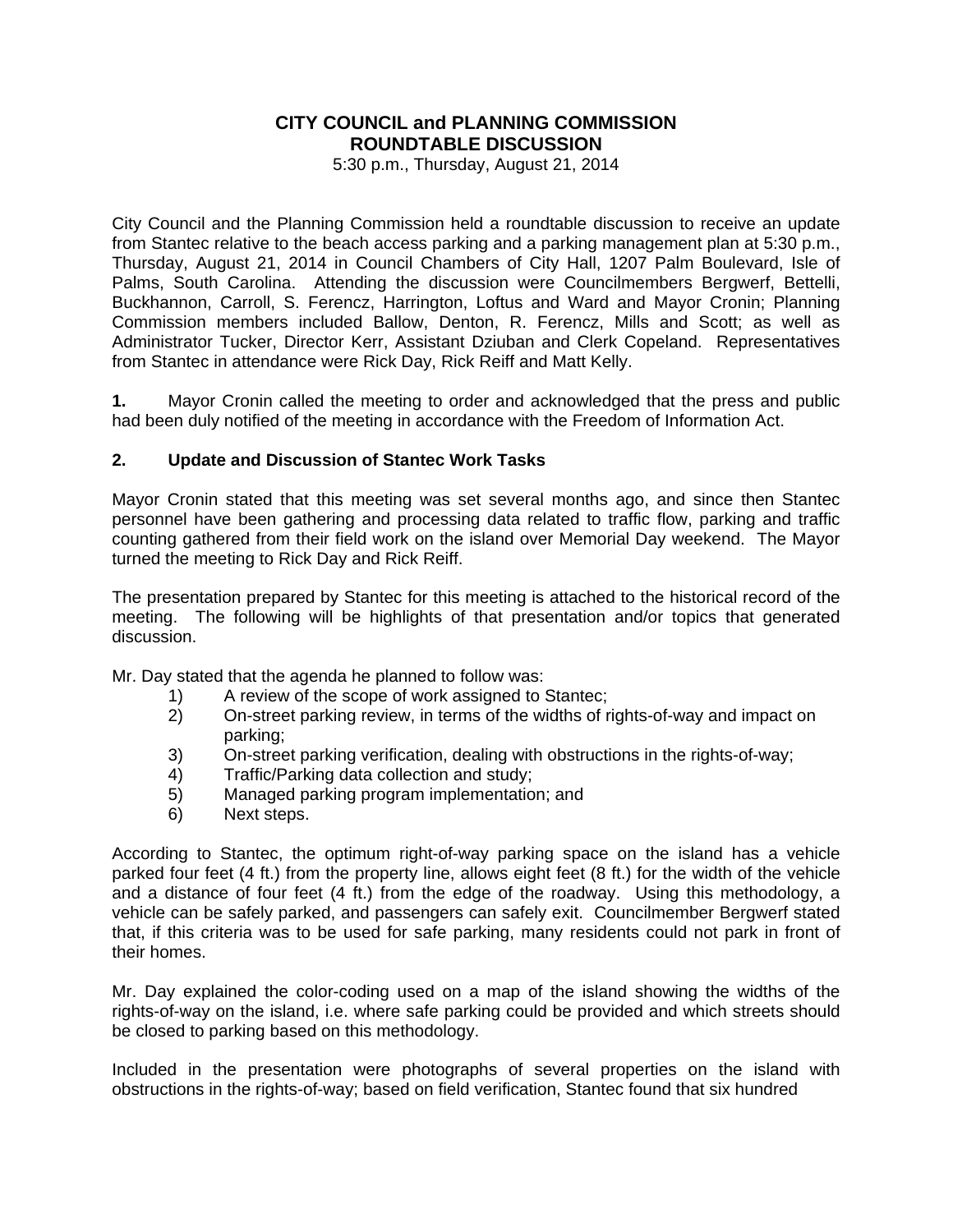twenty-five (625) properties, or thirty-two percent (32%), have obstructions that result in an overall reduction to parking by fifty-nine percent (59%).

Councilmember Carroll remarked that the City has tried to stay in compliance with the Beach Management Act to ensure that the City can receive state funds to rebuild beaches in case of an emergency. Recently, the state legislature enacted the Beach Preservation Act which allows coastal communities to charge an additional one percent (1%) accommodations tax on rental properties for use strictly for beach preservation, ultimately making these communities self-sufficient for maintaining beaches. With these facts taken into consideration, the Councilmember stated that the City was interested in providing the minimum acceptable beach access parking, not the maximum.

Based on traffic counts provided by IOP and SCDOT count stations and Stantec counts on Memorial Day weekend, Stantec calculated that the average monthly traffic coming onto the island ranges from a low of twelve thousand eight hundred (12,800) vehicles in January to a high of twenty-three thousand five hundred (23,500) in July. Mayor Cronin stated that the traffic increases by approximately eighty percent to one hundred percent (80%-100%) in the summer months [(April 1 to Labor Day) versus the winter months (December 1 to February 28).

On another chart, Stantec shows the number of cars coming onto the island by time of day; that number reaches a high of approximately eight thousand five hundred sixty-six (8,566) vehicles between the hours of 1:00 p.m. and 2:00 p.m. and these are the cars looking for parking. An interesting section of the presentation was aerial photographs taken every half hour between 9:00 a.m. and 6:00 p.m. that show the parking at Front Beach, including the County Park, for one (1) day over the Memorial Day weekend.

Comparing on-street parking to parking in the lots, vehicles parked on-street number one thousand forty-four (1,044) and vehicles in the parking lots total one thousand two hundred forty-seven (1,247) at the peak hour of 2:00 p.m. For this particular day, twenty-two hundred ninety-one (2,291) vehicles are on the island for a day at the beach; this number represents about twenty-seven percent (27%) of the total vehicles (8,566) coming onto the island and looking for parking. Another interpretation of the numbers would be that seventy-three percent (73%) of the vehicles are coming to the island for other reasons, i.e. to work, to visit friends or family, to go to the marina, to go to Wild Dunes for a round of golf, etc. The City experiences about forty-five to fifty (45-50) days a year when the congestion is at its worst.

Mr. Day noted that Stantec has taken conservative estimates on costs and revenue for a parking program. On the issue of a SCDOT requirement that any parking program be cost neutral, Mr. Day stated that this was a misconception and that a parking management program could be revenue-producing for the City. Attorney Halversen added that this concept comes from case law, and SCDOT has advised in the past that they will follow the Attorney General's opinion and case law. The City Attorney commented that she thought this was an old ruling, but the City should keep it in mind as it moves forward with a parking management program.

According to Stantec, the advantages of a parking management plan are that the City could cap the number of parking permits sold and permit prices could vary based on the island's congestion. From earlier dialogue with the City, Stantec understood that the parking program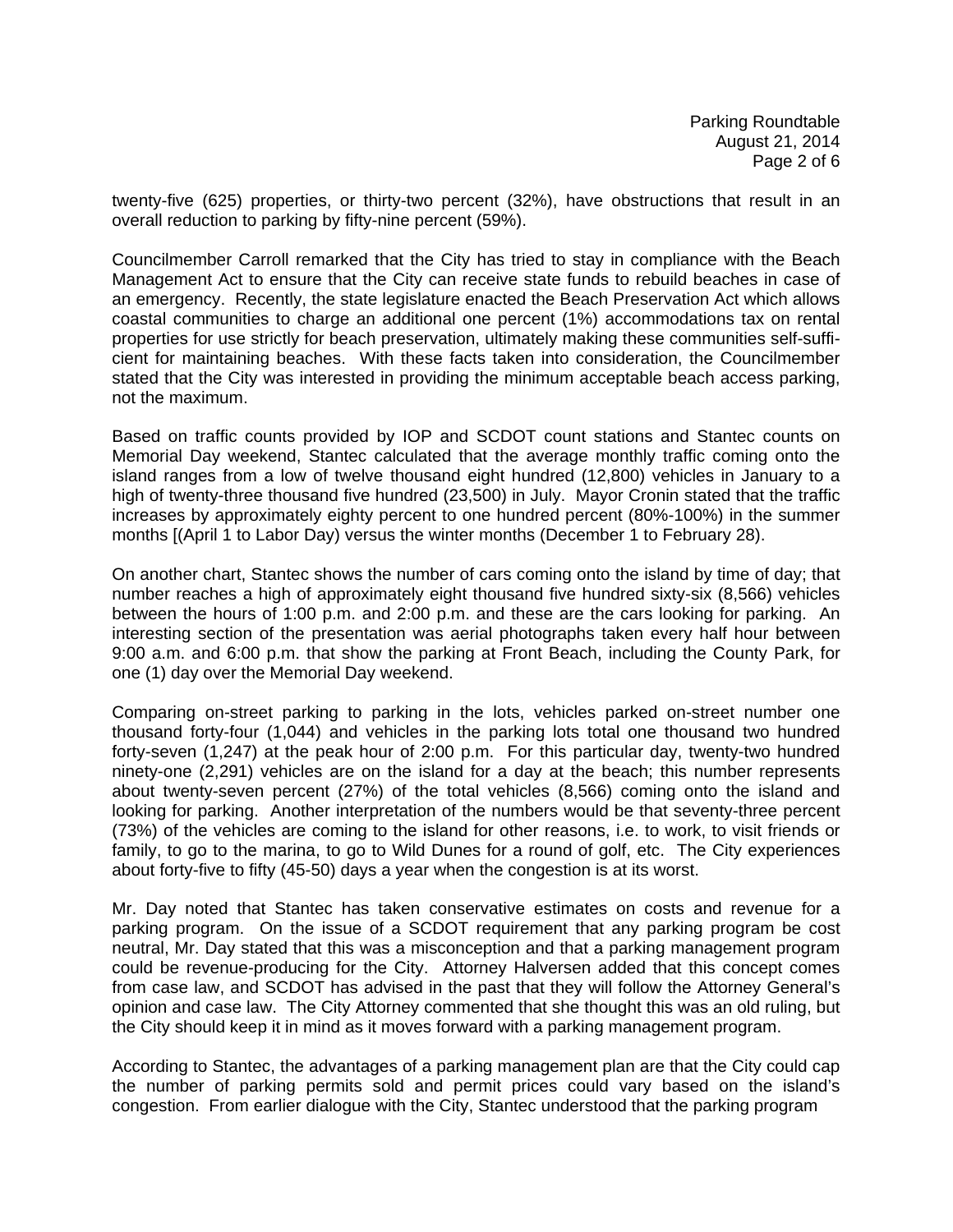Parking Roundtable August 21, 2014 Page 3 of 6

should run from May 15<sup>th</sup> through September 15<sup>th</sup>; stating that the visitor traffic truly begins around Easter, Councilmember Bergwerf thought that the program should run from April 1<sup>st</sup> through September 15<sup>th</sup>.

Councilmember Carroll voiced his understanding that, if the City embarked on a parking management program, all of the rights-of-way had to be opened up to parking and that visitors had to be treated the same as residents and vice versa; therefore, if a resident wanted to park a vehicle in the right-of-way in front of his home, the resident would need to purchase a parking permit for that vehicle. Mr. Day indicated that his understanding was that the rights-of-way are public; therefore, persons parking in the public rights-of-way must be treated the same whether from an IOP resident, a local visitor or a visitor from out of state.

On the topic of encroachments in the rights-of-way, SCDOT, in discussions with Stantec, indicated that they did not permit the landscaping in the rights-of-way, and they would prefer that it not be there, but they were not going to go to residents and demand that these encroachments be removed without City support. Mr. Day added that proceeding with a parking management program is not predicated upon the removal of encroachments from the rights-ofway.

Mayor Cronin asked whether the City could allow parking on some streets and not on others, and he was told that the City could do that. According to Mr. Day, the City should provide parking in the future where parking is allowed today with a permit.

Although Stantec was recommending that the hours of enforcement be between 8:00 a.m. and 6:00 p.m., Council agreed to enforcement from 9:00 a.m. to 6:00 p.m. In addition, permits would be sold for the period of a year, a week or a day.

Councilmember Buckhannon hypothesized that, if the City sold five hundred (500) permits, vehicles five hundred one and five hundred two (501-502) would still come across the Connector looking for parking to spend a day at the beach. He asked whether these vehicles without permits would receive a higher fine than others who illegally park in some other fashion. Mr. Day agreed that such a situation would occur primarily in the first year, but, once visitors realize that they cannot park without a permit and a fine, these beach-goers will get with the program.

Mr. Day explained that Stantec was recommending that parking permits should be purchased on-line; the City would hire a vendor who will develop a website or an app where people would purchase the permits using a credit card. For those individuals who are not plugged in electronically, the City would sell permits from the Public Safety Building during normal business hours.

Responding to Mayor Cronin's question, Mr. Day explained that eventually the permits will be tied to a particular license plate.

In some instances, municipalities have completely outsourced the enforcement end of the program; the parking attendant would be equipped with either a camera or a handheld device with license plate recognition software that will marry the license plate to a permit. They could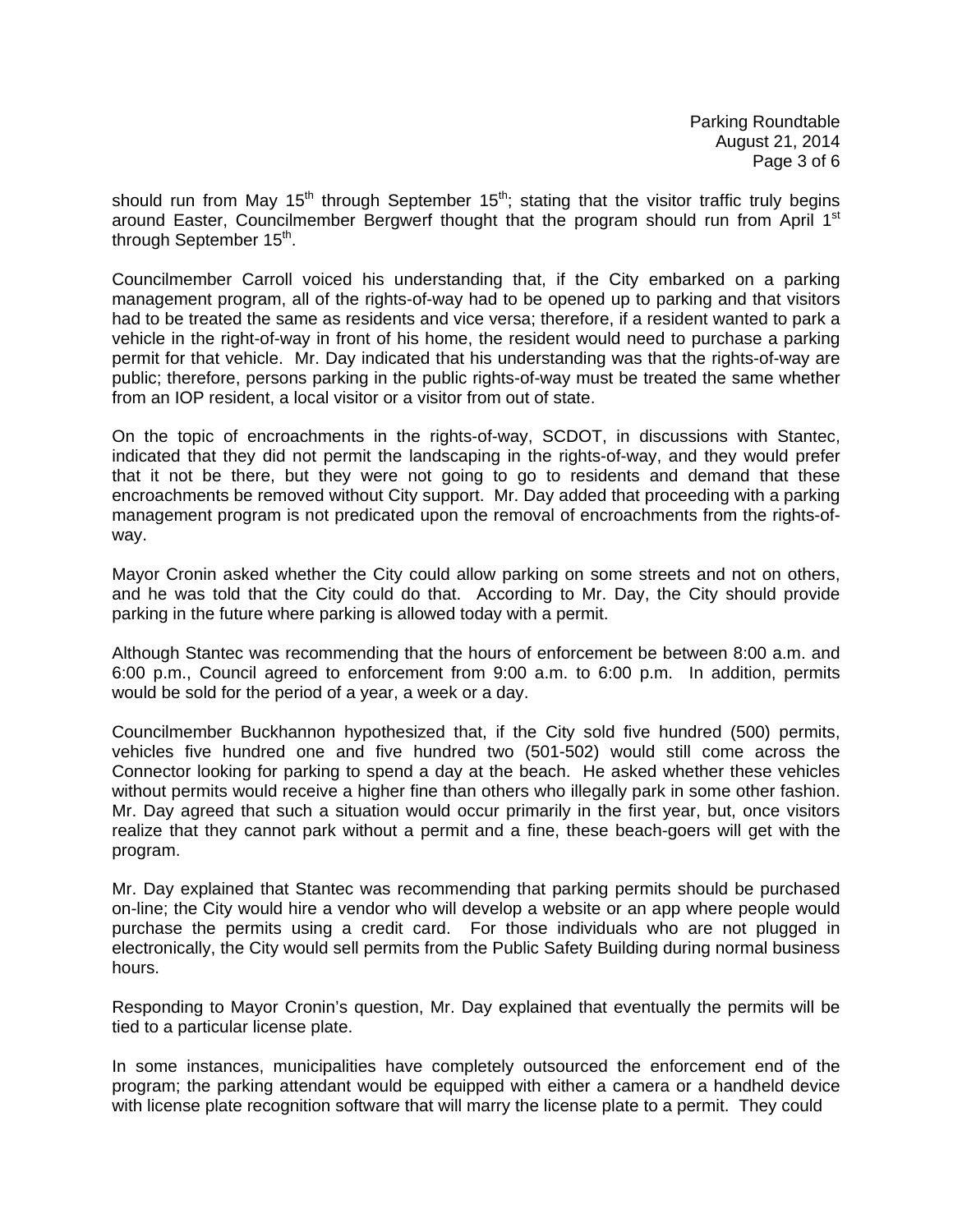Parking Roundtable August 21, 2014 Page 4 of 6

also carry handheld into which the first digits of the license plate could be typed that will populate the screen if that license has purchased a permit. If the City wants to keep enforcement in-house, that could be done in the same manner by City employees.

The parking management plan will comply with the Beach Management Plan by providing approximately one hundred ninety-eight (198) spaces for on-street parking, i.e. six (6) parking spaces for each of the thirty-three (33) beach accesses on the island in addition to the one hundred fifty (150) spaces at the County Park.

Preliminary expense calculations include the following:

|           | <b>Preliminary Expense Total</b>          | \$110,000 to 170,000      |
|-----------|-------------------------------------------|---------------------------|
|           |                                           | charge                    |
| $\bullet$ | Parking adjudication                      | 30,000 or % per ticket    |
| $\bullet$ | Parking enforcement staff and equipment   | 80,000                    |
| $\bullet$ | New signing                               | 20,000                    |
| $\bullet$ | In-person sales at Public Safety Building | ??                        |
|           |                                           | charge                    |
| $\bullet$ | Software/website/app/web hosting          | 30,000 or per transaction |
| $\bullet$ | Public education/awareness program        | \$10,000                  |

Mr. Day noted that the expense numbers will be fine-tuned as the specifics of the program are finalized. The software/website/app/web hosting can be provided by a contractor and turned over to the City for a lump sum, or the contractor can host the site for a per transaction charge, allowing for no upfront expense. The enforcement could also be outsourced to a contractor who would handle all aspects of enforcement, including adjudication, if allowed to keep the fines, or the City could provide the enforcement staff.

The Stantec proposal on the revenue-side is as follows:

| Annual permit<br>$\bullet$ | Average 200 permits/year @ \$100/ea  | \$20,000 |
|----------------------------|--------------------------------------|----------|
| Weekly permit<br>$\bullet$ | Average 20 permits/week for 18 weeks |          |
|                            | @ \$20/ea                            | 7,200    |
| Daily permit               | Average 200 permits/day for 120 days |          |
|                            | @ \$6/ea                             | 144,000  |
| <b>Parking fines</b>       | 20/day for 120 days @ \$25/ea        | 60,000   |
|                            |                                      |          |

## **Preliminary Revenue Total \$ 231,200**

Mr. Day concluded the presentation with a suggested timeline if the City wants to have the parking permit program implemented for the summer of 2015; he stated that, first of all, Stantec needs to know whether the City intends to go forward with the program. Assuming that the City goes forward with the program, the general timeline is as follows: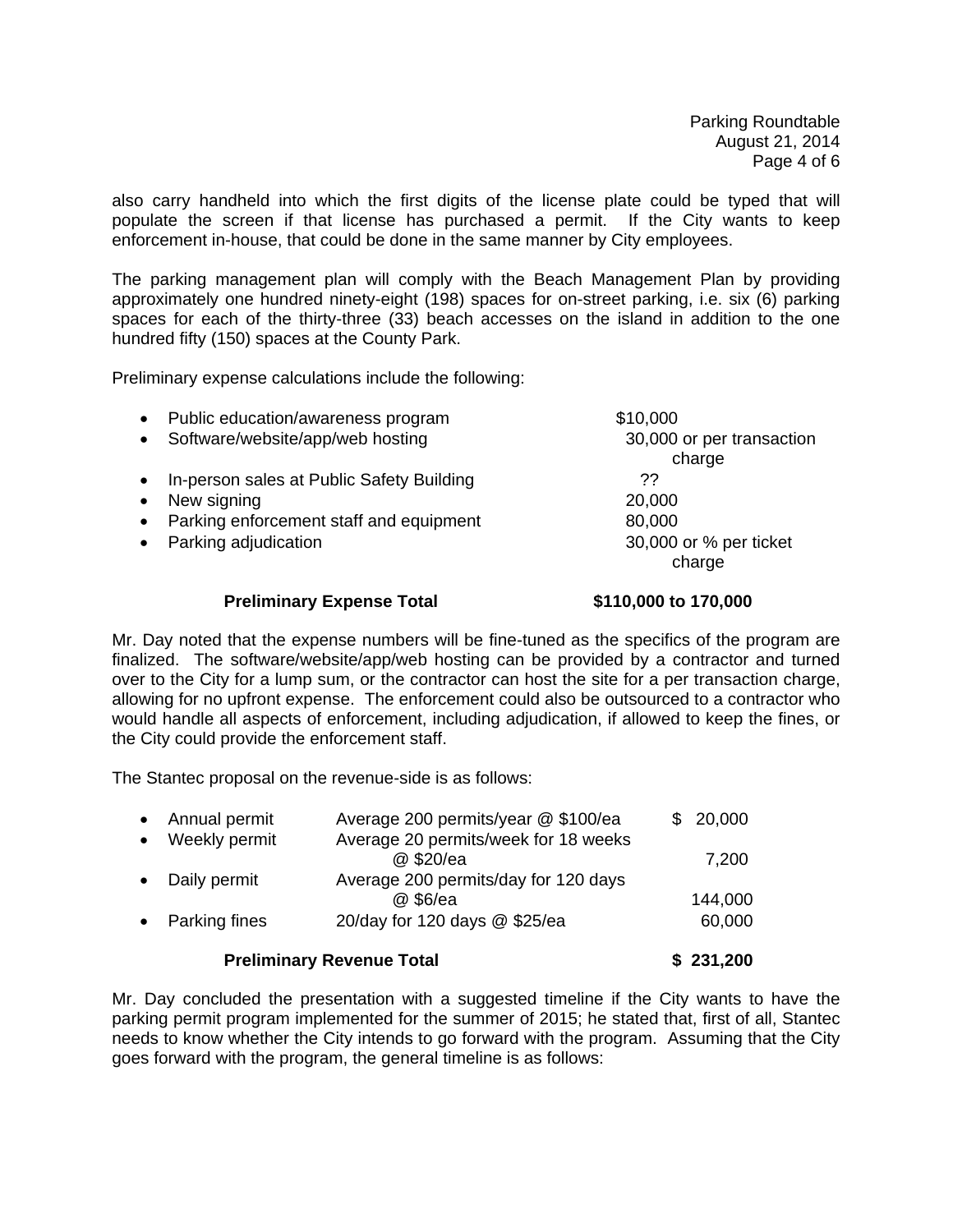Parking Roundtable August 21, 2014 Page 5 of 6

- **August, 2014 Meet with vendors**
- **September, 2014 Finalize Managed Parking Program Plan**
- **October, 2014 Release RFP/bid for vendor(s) and equipment**
- **November, 2014 Select vendor(s)**
- **December, 2014/ Vendor develops program (websites, app, etc.) and January, 2015** tests functionality
- **January, 2015 City initiates public education campaign**
- **February, 2015 Open permit sales**
- **March/April, 2015 Staffing hires, purchase new equipment and new signing installation**
- **April 1, 2015 Program begins**
- **February thru May, 2015 City continues public education**

Councilmember Carroll recalled that Mr. Day had stated that the cost to the City to assume the responsibility for the maintenance of IOP's roads was approximately nine hundred ninety-five thousand dollars (\$995,000) per year. He then asked Mr. Day if the City could take over all roads except Highway 703; to which Mr. Day responded that he thought SCDOT would be happy to give the roads to the City.

Mayor Cronin commented that the City has not reached a conclusion about what benefit was to be gained in taking over the roads since the rights-of-way would remain public. Attorney Halversen agreed that the City would have more autonomy to decide what kind of parking plan it wanted to implement or to close roads to parking, but the City would continue to deal with public roads that are dedicated to the public for parking as well as ingress and egress. Taking over the roads will not give the City the freedom to have a plan that will make a big difference between residents and non-residents relative to parking. The Attorney reminded the group that, although the City might take over the roads, it will not own them and will be bound by equal protection arguments.

Councilmember Ferencz asked Mr. Day to explain the pros and cons to the residents of the parking plan. He began his explanation with what he considered the primary con to the program:

• A resident with public right-of-way in front of his home can either park in his driveway or purchase a parking permit to park in front of his home in the right-of-way.

Administrator Tucker added a con that she thought should have been at the top of Mr. Day's list; the Administrator emphasized that implementing a parking plan is not necessarily going to relieve the congestion on the ingress and egress to the island during the peak season.

When asked the pros, Mr. Reiff stated that Stantec has shown that the program would pay for itself, i.e. no expense to the City.

Mr. Day expressed the opinion that the City could successfully argue that the parking program can be cost neutral and provide funding for the numbers of public safety and public works personnel needed in the summer months to ensure the safety of visitors to the island.